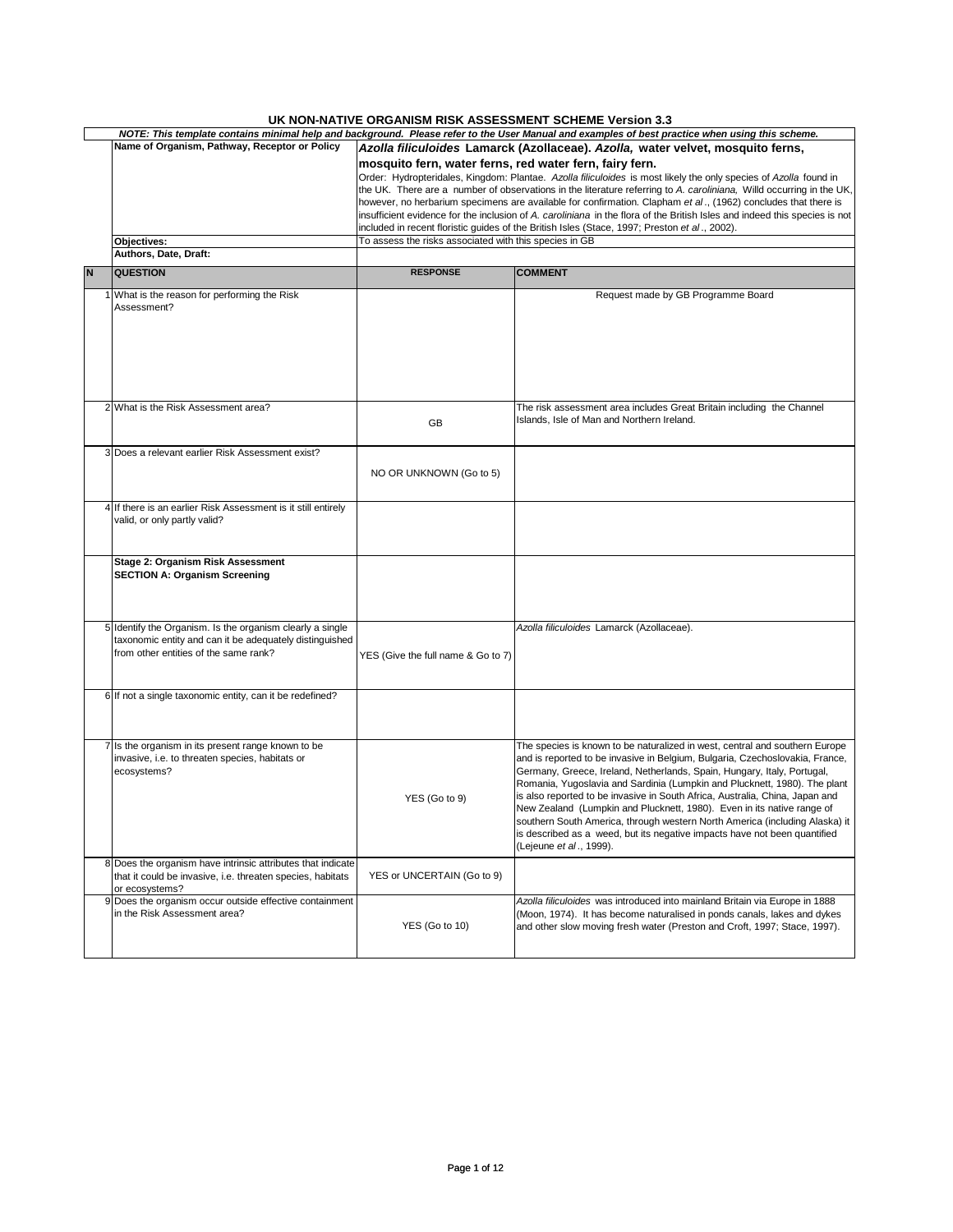| 10 Is the organism widely distributed in the Risk                                                                                                                                                                                                                                                              |                                                                                                            | The data from the 1987-99 survey for the New Atlas of the Flora of Britain                                                                                                                                                                                                                                                                                                                                                                                                                                                                                                                                                                                                                                                                                                                                                                                                                                                                                                                                                                                       |
|----------------------------------------------------------------------------------------------------------------------------------------------------------------------------------------------------------------------------------------------------------------------------------------------------------------|------------------------------------------------------------------------------------------------------------|------------------------------------------------------------------------------------------------------------------------------------------------------------------------------------------------------------------------------------------------------------------------------------------------------------------------------------------------------------------------------------------------------------------------------------------------------------------------------------------------------------------------------------------------------------------------------------------------------------------------------------------------------------------------------------------------------------------------------------------------------------------------------------------------------------------------------------------------------------------------------------------------------------------------------------------------------------------------------------------------------------------------------------------------------------------|
| Assessment area?                                                                                                                                                                                                                                                                                               | <b>YES &amp; Future</b><br>conditions/management<br>procedures/policies are being<br>considered (Go to 19) | and Ireland indicates that this species is found in just over 20% of the 10km<br>squares mapped for Great Britain, 21% of those for Isle of Man and 60% of<br>those for the Channel Islands. In mainland Britain the plant is commonly<br>found in static water bodies throughout the lowland regions of southern<br>England and the Midlands, being absent primarily from high elevation sites (><br>450m). The plant is less common in Wales being restricted to sites around<br>the periphery of the country and absent from the mountainous central areas.<br>The plant becomes far less abundant north of Yorkshire and is missing from<br>areas of high ground, occurring only sporadically in lower lying regions.<br>Azolla is not recorded from much of Scotland, the most northerly record<br>being St Andrews. The plant is apparently infrequently recorded in Northern<br>Ireland being present in only 14 of the 10 km squares used in the mapping.<br>These sites were clustered in the east of the country around the county<br>Armagh district. |
| 11 Does at least one species (for herbivores, predators<br>and parasites) or suitable habitat vital for the survival,<br>development and multiplication of the organism occur<br>in the Risk Assessment area, in the open, in protected<br>conditions or both?                                                 | YES (Go to 12)                                                                                             |                                                                                                                                                                                                                                                                                                                                                                                                                                                                                                                                                                                                                                                                                                                                                                                                                                                                                                                                                                                                                                                                  |
| 12 Does the organism require another species for critical<br>stages in its life cycle such as growth (e.g. root<br>symbionts), reproduction (e.g. pollinators; egg<br>incubators), spread (e.g. seed dispersers) and<br>transmission, (e.g. vectors)?                                                          | YES (Go to 13)                                                                                             | Azolla filiculoides has a permanent endosymbiotic relationship with the<br>nitrogen-fixing cyanobacteria Anabaena azollae and other bacteria (Lejeune<br>et al., 1999).                                                                                                                                                                                                                                                                                                                                                                                                                                                                                                                                                                                                                                                                                                                                                                                                                                                                                          |
| 13 Is the other critical species identified in question 12 (or<br>a similar species that may provide a similar function)<br>present in the Risk Assessment area or likely to be<br>introduced? If in doubt, then a separate assessment of<br>the probability of introduction of this species may be<br>needed. | YES (Go to 14)                                                                                             | The cyanobacterium reside in a cavity in the dorsal lobe of the leaf and are<br>transmitted between plant generations, via vegetative fragmentation of the<br>host, or sexually within megasporocarps (Zheng et al., 2008). This said, the<br>cyanobacteria are not essential for the growth of Azolla spp. as plants that<br>have had them artificially removed, by treatment with antibiotics, continue to<br>grow in the presence of combined nitrogen (Forni, et al., 1991).                                                                                                                                                                                                                                                                                                                                                                                                                                                                                                                                                                                 |
| 14 Does the known geographical distribution of the<br>organism include ecoclimatic zones comparable with<br>those of the Risk Assessment area or sufficiently<br>similar for the organism to survive and thrive?                                                                                               | YES (Go to 16)                                                                                             |                                                                                                                                                                                                                                                                                                                                                                                                                                                                                                                                                                                                                                                                                                                                                                                                                                                                                                                                                                                                                                                                  |
| 15 Could the organism establish under protected<br>conditions (e.g. glasshouses, aquaculture facilities,<br>terraria, zoological gardens) in the Risk Assessment<br>area?                                                                                                                                      |                                                                                                            |                                                                                                                                                                                                                                                                                                                                                                                                                                                                                                                                                                                                                                                                                                                                                                                                                                                                                                                                                                                                                                                                  |
| 16 Has the organism entered and established viable<br>(reproducing) populations in new areas outside its<br>original range, either as a direct or indirect result of<br>man's activities?                                                                                                                      | <b>YES (Go to 17)</b>                                                                                      |                                                                                                                                                                                                                                                                                                                                                                                                                                                                                                                                                                                                                                                                                                                                                                                                                                                                                                                                                                                                                                                                  |
| 17 Can the organism spread rapidly by natural means or<br>by human assistance?                                                                                                                                                                                                                                 | YES (Go to 18)                                                                                             |                                                                                                                                                                                                                                                                                                                                                                                                                                                                                                                                                                                                                                                                                                                                                                                                                                                                                                                                                                                                                                                                  |
| 18 Could the organism as such, or acting as a vector,<br>cause economic, environmental or social harm in the<br>Risk Assessment area?                                                                                                                                                                          | YES OR UNCERTAIN (Go to 19)                                                                                |                                                                                                                                                                                                                                                                                                                                                                                                                                                                                                                                                                                                                                                                                                                                                                                                                                                                                                                                                                                                                                                                  |
| 19 This organism could present a risk to the Risk<br>Assessment area and a detailed risk assessment is<br>appropriate.                                                                                                                                                                                         | Detailed Risk Assessment<br>Appropriate GO TO SECTION B                                                    |                                                                                                                                                                                                                                                                                                                                                                                                                                                                                                                                                                                                                                                                                                                                                                                                                                                                                                                                                                                                                                                                  |
| 20 This organism is not likely to be a harmful non-native<br>organism in the Risk Assessment area and the<br>assessment can stop.                                                                                                                                                                              |                                                                                                            |                                                                                                                                                                                                                                                                                                                                                                                                                                                                                                                                                                                                                                                                                                                                                                                                                                                                                                                                                                                                                                                                  |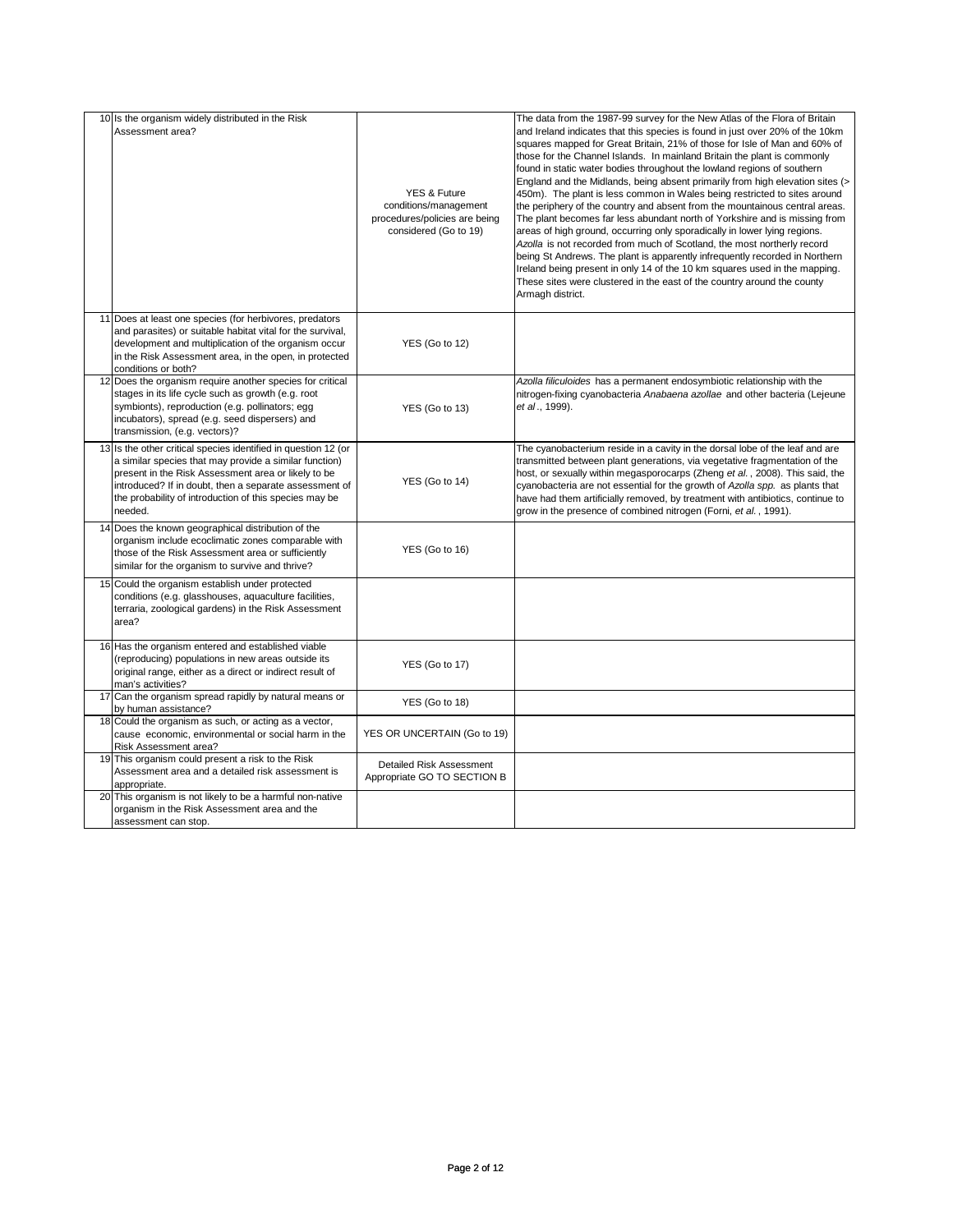| в | SECTION B: Detailed assessment of an organism's                                                       |                          |                                                                       |                                                                                                                                                                                                                                                                                                                                                                                                                                                                                                                                                                                                                                                                                                                                                                                                                                                                                                                                                                                                                                                                                                                                                                                                                                                                                                                                                                                                                                                                                                                                                                                                                                      |
|---|-------------------------------------------------------------------------------------------------------|--------------------------|-----------------------------------------------------------------------|--------------------------------------------------------------------------------------------------------------------------------------------------------------------------------------------------------------------------------------------------------------------------------------------------------------------------------------------------------------------------------------------------------------------------------------------------------------------------------------------------------------------------------------------------------------------------------------------------------------------------------------------------------------------------------------------------------------------------------------------------------------------------------------------------------------------------------------------------------------------------------------------------------------------------------------------------------------------------------------------------------------------------------------------------------------------------------------------------------------------------------------------------------------------------------------------------------------------------------------------------------------------------------------------------------------------------------------------------------------------------------------------------------------------------------------------------------------------------------------------------------------------------------------------------------------------------------------------------------------------------------------|
|   | probability of entry, establishment and spread and                                                    |                          |                                                                       |                                                                                                                                                                                                                                                                                                                                                                                                                                                                                                                                                                                                                                                                                                                                                                                                                                                                                                                                                                                                                                                                                                                                                                                                                                                                                                                                                                                                                                                                                                                                                                                                                                      |
|   | the magnitude of the economic, environmental and                                                      |                          |                                                                       |                                                                                                                                                                                                                                                                                                                                                                                                                                                                                                                                                                                                                                                                                                                                                                                                                                                                                                                                                                                                                                                                                                                                                                                                                                                                                                                                                                                                                                                                                                                                                                                                                                      |
|   | social consequences                                                                                   |                          |                                                                       |                                                                                                                                                                                                                                                                                                                                                                                                                                                                                                                                                                                                                                                                                                                                                                                                                                                                                                                                                                                                                                                                                                                                                                                                                                                                                                                                                                                                                                                                                                                                                                                                                                      |
|   |                                                                                                       | <b>RESPONSE</b>          | <b>UNCERTAINTY</b>                                                    | <b>COMMENT</b>                                                                                                                                                                                                                                                                                                                                                                                                                                                                                                                                                                                                                                                                                                                                                                                                                                                                                                                                                                                                                                                                                                                                                                                                                                                                                                                                                                                                                                                                                                                                                                                                                       |
|   | <b>Probability of Entry</b><br>1.1 List the pathways that the organism could be carried               |                          |                                                                       | Five pathways:                                                                                                                                                                                                                                                                                                                                                                                                                                                                                                                                                                                                                                                                                                                                                                                                                                                                                                                                                                                                                                                                                                                                                                                                                                                                                                                                                                                                                                                                                                                                                                                                                       |
|   | on. How many relevant pathways can the organism be<br>carried on?                                     | $many - 3$               | $LOW - 0$                                                             | 1) Intentional transfer and introduction by humans (e.g. plants for sale e.g. at<br>garden centres and internet);<br>2) Unintentional transfer and introduction by humans (e.g. angling gear,<br>discharge by aquarium keepers, contaminant of plant sales);<br>3) Natural dissemination along rivers and through movement of soil and<br>water. Also spread on feet and feathers of birds;<br>4) Vegetative fragments on hulls of boats;<br>5) Ballast water (fresh water only).                                                                                                                                                                                                                                                                                                                                                                                                                                                                                                                                                                                                                                                                                                                                                                                                                                                                                                                                                                                                                                                                                                                                                    |
|   | 1.2 Choose one pathway from the list of pathways selected<br>in 1.1 to begin the pathway assessments. | plants                   | Unintentional transfer associated<br>with sale or movement of aquatic | The most important means of introduction into the UK is via direct sales at<br>garden centres and aquatic specialists. Currently there are no restrictions on<br>the importation or sale of Azolla filiculoides. The local spread within the UK<br>is by natural means in water (floods) or vectored by animals and man.<br>Assuming that direct importation was restricted then the next most important                                                                                                                                                                                                                                                                                                                                                                                                                                                                                                                                                                                                                                                                                                                                                                                                                                                                                                                                                                                                                                                                                                                                                                                                                             |
|   |                                                                                                       |                          |                                                                       | mechanism for introduction is unintentionally as a contaminant of aquatic<br>plant sales.                                                                                                                                                                                                                                                                                                                                                                                                                                                                                                                                                                                                                                                                                                                                                                                                                                                                                                                                                                                                                                                                                                                                                                                                                                                                                                                                                                                                                                                                                                                                            |
|   | 1.3 How likely is the organism to be associated with the<br>pathway at origin?                        | moderately<br>likely - 2 | MEDIUM-1                                                              | Azolla filiculoides is present throughout much of the low lying areas of the<br>southern half of Britain, including the Isle of Man and the Channel Islands<br>(see comments, row 18, question10). Although, it is relatively uncommon in<br>Northern Ireland, the plant might be expected to expand its geographic range<br>to occupy low level sites (<450 m) that have static, or slow moving water<br>bodies. A. filiculoides has also been recorded within most of the central and<br>western Europe countries (see comments row 15, question 7).                                                                                                                                                                                                                                                                                                                                                                                                                                                                                                                                                                                                                                                                                                                                                                                                                                                                                                                                                                                                                                                                               |
|   | 1.4 Is the concentration of the organism on the pathway at<br>origin likely to be high?               | likely - 3               | MEDIUM-1                                                              | Azolla when present is likely to be in high numbers. Vegetative fragments of<br>the plant can adhere to plants, or sporocarps can be present in soil or potting<br>material.                                                                                                                                                                                                                                                                                                                                                                                                                                                                                                                                                                                                                                                                                                                                                                                                                                                                                                                                                                                                                                                                                                                                                                                                                                                                                                                                                                                                                                                         |
|   | 1.5 How likely is the organism to survive existing cultivation<br>or commercial practices?            | moderately<br>likely - 2 | $LOW - 0$                                                             | No screening for Azolla is required for plants at source. Attached vegetative<br>fragments can be detected through careful inspection. However, it is much<br>more difficult to detect sporocarps.                                                                                                                                                                                                                                                                                                                                                                                                                                                                                                                                                                                                                                                                                                                                                                                                                                                                                                                                                                                                                                                                                                                                                                                                                                                                                                                                                                                                                                   |
|   | 1.6 How likely is the organism to survive or remain<br>undetected by existing measures?               | very likely - 4          | $LOW - 0$                                                             | Very difficult to detect sporocarps. Detection and removal of vegetative<br>fragments is also difficult.                                                                                                                                                                                                                                                                                                                                                                                                                                                                                                                                                                                                                                                                                                                                                                                                                                                                                                                                                                                                                                                                                                                                                                                                                                                                                                                                                                                                                                                                                                                             |
|   | 1.7 How likely is the organism to survive during transport<br>/storage?                               | very likely - 4          | $LOW - 0$                                                             | Azolla vegetative fragments remain viable provided they are kept moist,<br>which is likely with aquatic plant sales. Sporocarps can remain viable in soils<br>for up to 3 years (Janes et al., 1998b).                                                                                                                                                                                                                                                                                                                                                                                                                                                                                                                                                                                                                                                                                                                                                                                                                                                                                                                                                                                                                                                                                                                                                                                                                                                                                                                                                                                                                               |
|   | 1.8 How likely is the organism to multiply/increase in<br>prevalence during transport /storage?       | moderately<br>likely - 2 | MEDIUM-1                                                              | Azolla is capable of rapid vegetative growth, which would take place during<br>transportation provided it is kept moist.                                                                                                                                                                                                                                                                                                                                                                                                                                                                                                                                                                                                                                                                                                                                                                                                                                                                                                                                                                                                                                                                                                                                                                                                                                                                                                                                                                                                                                                                                                             |
|   | 1.9 What is the volume of movement along the pathway?                                                 | moderate - 2             | HIGH-2                                                                | The import of aquatic plants into the UK is not well regulated and only a few<br>controls exist. Difficult to asses what the actual volumes are and the potential<br>for contamination.                                                                                                                                                                                                                                                                                                                                                                                                                                                                                                                                                                                                                                                                                                                                                                                                                                                                                                                                                                                                                                                                                                                                                                                                                                                                                                                                                                                                                                              |
|   | 1.10 How frequent is movement along the pathway?                                                      | often - 3                | MEDIUM-1                                                              | Difficult to obtain data on how frequently contamination may occur along this<br>pathway. A recent article in 'Gardening Which?' magazine found that Azolla<br>filiculoides was growing among other plants in a quarter of the 16 garden<br>centres surveyed in the west England.                                                                                                                                                                                                                                                                                                                                                                                                                                                                                                                                                                                                                                                                                                                                                                                                                                                                                                                                                                                                                                                                                                                                                                                                                                                                                                                                                    |
|   | 1.11 How widely could the organism be distributed<br>throughout the Risk Assessment area?             | widely - $3$             | $LOW - 0$                                                             | The species is well established in slow moving and static water bodies<br>throughout much of the low lying areas of the southern half of the Great<br>Britain (see comments row 18, question 10). It is also present and locally<br>abundant in many countries within western Europe (see comments row 15,<br>question 7). The species has not been widely recorded from the northern half<br>of Britain or Northern Ireland, and is absent from much of Scotland. The plant<br>has been expanding its geographic range over the past 70 years and was<br>given a rate of change value of +2.76 (Preston et al., 2002). The present<br>distribution appears to be limited by the availability of suitable waterbodies<br>located at relatively low lying altitudes (< 450m). Present distribution may be<br>linked to temperature, particularly the low temperature tolerance of the plant.<br>The range of the weed could be expected to expand if climate change were<br>to influence temperatures in the UK, potentially making more sites suitable for<br>colonisation. The relatively confined distribution of the plant within Northern<br>Ireland might be expected to increase within the next decade to occupy<br>suitable habitats. It should be noted that in many areas the populations of the<br>plant fluctuate greatly year-on-year The author believes that this is mainly<br>due to the activities of the Azolla weevil Stenopelmus rufinasus, which is<br>capable of causing local extinctions. It is difficult to predict how climate<br>change might influence the relationship between the weed and the weevil. |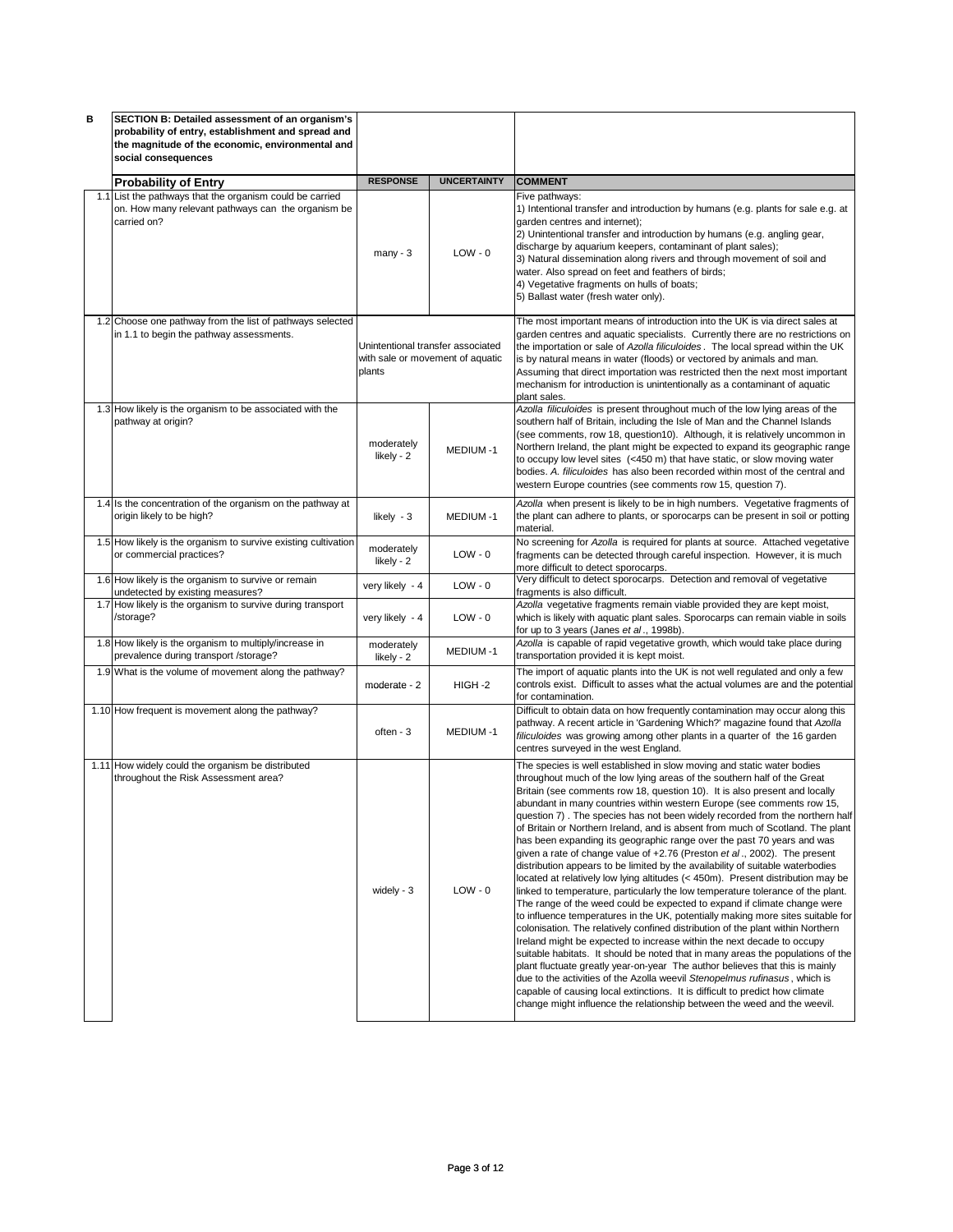| 1.12 How likely is the organism to arrive during the months<br>of the year most appropriate for establishment?                                                                                                                        | moderately<br>likely - 2 | $LOW - 0$ | Azolla is capable of growing the year round in the UK and is only killed off by<br>the most severe of winters (Janes, 1998a). In the UK, maximum growth<br>occurs during the warm summer months which is when most pond plants<br>would be expected to be planted out. Azolla filiculoides is less tolerant of high<br>temperatures than other Azolla species, however the lethal maximum<br>temperature for this species was still in excess of 35°C (Tung and Watanabe,<br>1983; Wong et al., 1987). Janes (1998a) concludes that "although<br>temperatures of up to 30°C will be important in det ermining total productivity,<br>it is unlikely that for the majority of the growing season deleterious high<br>temperature effects will be observed in Britain". |
|---------------------------------------------------------------------------------------------------------------------------------------------------------------------------------------------------------------------------------------|--------------------------|-----------|-----------------------------------------------------------------------------------------------------------------------------------------------------------------------------------------------------------------------------------------------------------------------------------------------------------------------------------------------------------------------------------------------------------------------------------------------------------------------------------------------------------------------------------------------------------------------------------------------------------------------------------------------------------------------------------------------------------------------------------------------------------------------|
| 1.13 How likely is the intended use of the commodity (e.g.<br>processing, consumption, planting, disposal of waste,<br>by-products) or other material with which the organism<br>is associated to aid transfer to a suitable habitat? | very likely - 4          | $LOW - 0$ | The species is transported in water and is often deposited in ideal<br>environments for establishment e.g. ponds, lakes, ditches.                                                                                                                                                                                                                                                                                                                                                                                                                                                                                                                                                                                                                                     |
| 1.14 How likely is the organism to be able to transfer from<br>the pathway to a suitable habitat?                                                                                                                                     | very likely - 4          | $LOW - 0$ | The species will be directly introduced as a contaminant with other aquatic<br>plants.                                                                                                                                                                                                                                                                                                                                                                                                                                                                                                                                                                                                                                                                                |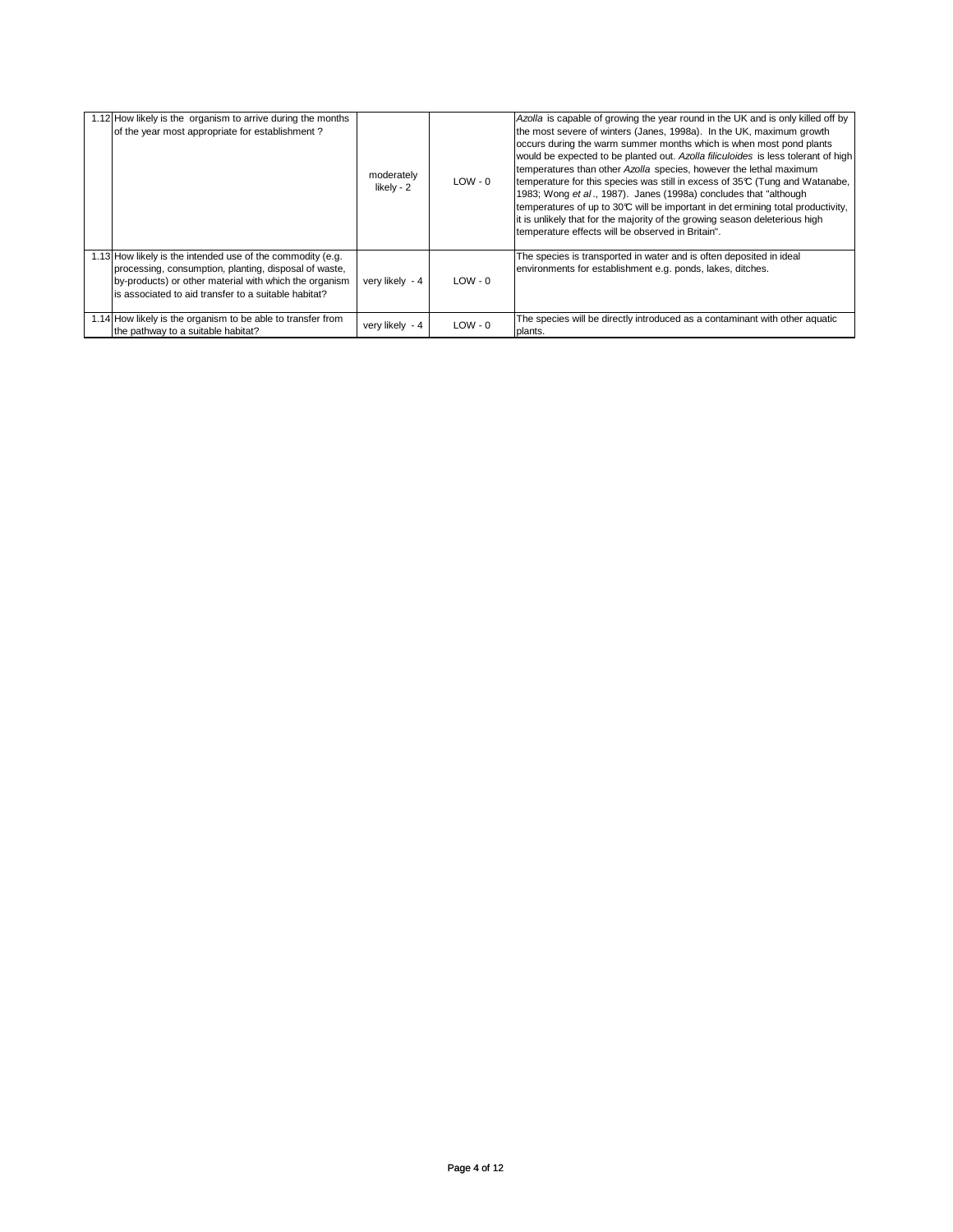| <b>Probability of Establishment</b>                                                                                                                                                                                                                                               | <b>RESPONSE</b>          | <b>UNCERTAINTY</b> | <b>COMMENT</b>                                                                                                                                                                                                                                                                                                                                                                                                                                                                                                                                                                                            |
|-----------------------------------------------------------------------------------------------------------------------------------------------------------------------------------------------------------------------------------------------------------------------------------|--------------------------|--------------------|-----------------------------------------------------------------------------------------------------------------------------------------------------------------------------------------------------------------------------------------------------------------------------------------------------------------------------------------------------------------------------------------------------------------------------------------------------------------------------------------------------------------------------------------------------------------------------------------------------------|
| 1.15 How similar are the climatic conditions that would affect<br>establishment in the Risk Assessment area and in the<br>area of current distribution?                                                                                                                           | similar - 3              | $LOW - 0$          | The species is native to southern south America, through western north<br>America (including Alaska). The current temperature in western Europe is<br>similar to the western United States, overlapping at the low end of the US<br>range.                                                                                                                                                                                                                                                                                                                                                                |
| 1.16 How similar are other abiotic factors that would affect<br>establishment in the Risk Assessment area and in the<br>area of present distribution?                                                                                                                             | similar - 3              | $LOW - 0$          | A. filiculoides is well established in the UK, although the species appears to<br>have a northern limit to its native distribution that corresponds with the colder<br>parts of Scotland. Azolla can tolerate a range of environmental conditions<br>including; pH ranging from 3.5-10; heavy metal and salt pollution; low<br>available nitrogen (Lumpkin and Plucknett, 1980). Azolla can also survive<br>temperatures ranging from - 5℃ (Janes, 1998a) to 35℃ (Tung and<br>Watanabe, 1983; Wong et al., 1987).                                                                                         |
| 1.17 How many species (for herbivores, predators and<br>parasites) or suitable habitats vital for the survival,<br>development and multiplication of the organism species<br>are present in the Risk Assessment area? Specify the<br>species or habitats and indicate the number. | $many - 3$               | $LOW - 0$          | Azolla can grow in any depth of water but is not tolerant of waves or<br>turbulence and can be flushed away in fast flowing waters (CEH Information<br>Sheet No. 22).                                                                                                                                                                                                                                                                                                                                                                                                                                     |
| 1.18 How widespread are the species (for herbivores,<br>predators and parasites) or suitable habitats vital for<br>the survival, development and multiplication of the<br>organism in the Risk Assessment area?                                                                   | frequent - 3             | $LOW - 0$          | The species inhabits all types of freshwater but prefers still waters.                                                                                                                                                                                                                                                                                                                                                                                                                                                                                                                                    |
| 1.19 If the organism requires another species for critical<br>stages in its life cycle then how likely is the organism to<br>become associated with such species in the risk<br>assessment area?                                                                                  | likely - 3               | $LOW - 0$          | Azolla has a symbiotic relationship with the nitrogen fixing cyanobacterium,<br>Anabaena azollae (see comments row 20, question 12). Naturally occurring<br>plants free of the algae are extremely rare and it is considered unlikely that<br>casual infection from the water occurs. Instead, algal inocula are transferred<br>during the various stages of sexual reproduction (see comments row 21,<br>question 13). Algae free plants can survive and are characteristically more<br>compact with more roots and require nitrogen fertilizer (Peters, 1976; Ashton<br>and Walmsley, 1976).            |
| 1.20 How likely is it that establishment will not be prevented<br>by competition from existing species in the Risk<br>Assessment area?                                                                                                                                            | likely - 3               | $LOW - 0$          | A. filiculoides is often found in association with other floating aquatics such<br>as Lemna minuta, Lemna minor, Spirodela polyrhiza. However, it is more<br>competitive and frequently forms dense monospecific mats. These mats of<br>floating plants can affect water aquatic ecosystems by eliminating<br>submerged plants and algae (Janes, et al., 1996).                                                                                                                                                                                                                                           |
| 1.21 How likely is it that establishment will not be prevented<br>by natural enemies already present in the Risk<br>Assessment area?                                                                                                                                              | likely - 3               | $LOW - 0$          | In the UK Azolla filiculoides can be damaged by the non native weevil,<br>Stenopelmus rufinasus, Gyllenhal. The weevil was first recorded on the<br>Norfolk fens in 1921 (Jansen, 1921) and is capable of locally eliminating the<br>weed. In addition, other invertebrates, including the aphid Rhopalosiphum<br>nymphaeae and the snail Chorebus gracilipes, can be associated with the<br>plant. The latter two herbivores have been recorded as causing significant<br>damage (Rostron, 1983).                                                                                                        |
| 1.22 If there are differences in man's management of the<br>environment/habitat in the Risk Assessment area from<br>that in the area of present distribution, are they likely to<br>aid establishment? (specify)                                                                  | moderately<br>likely - 2 | HIGH-2             | Variations in water management undoubtedly exist in England and Wales,<br>however these are unlikely to differ sufficiently to make this question<br>applicable.                                                                                                                                                                                                                                                                                                                                                                                                                                          |
| 1.23 How likely is it that existing control or husbandry<br>measures will fail to prevent establishment of the<br>organism?                                                                                                                                                       | very likely - 4          | $LOW - 0$          | Existing controls are not effective. The weed is actively sold in garden<br>centres and is a frequent contaminant of aquatic plant sales.                                                                                                                                                                                                                                                                                                                                                                                                                                                                 |
| 1.24 How often has the organism been recorded in<br>protected conditions, e.g. glasshouses, elsewhere?                                                                                                                                                                            | N/A                      | MEDIUM-1           |                                                                                                                                                                                                                                                                                                                                                                                                                                                                                                                                                                                                           |
| 1.25 How likely is the reproductive strategy of the organism<br>and duration of its life cycle to aid establishment?                                                                                                                                                              | very likely - 4          | LOW - 0            | A. filiculoides reproduces both sexually through the production of spores and<br>asexually via vegetative reproduction. The growth rate of Azolla can be<br>extremely rapid, under favourable conditions it has a surface-area doubling<br>time of 7-10 days (Lumpkin and Plucknett, 1982) and under laboratory<br>conditions can double its biomass every 2.2 - 3.4 days (Kitoh et al., 1993).<br>Janes, (1998a, b) investigated the sporulation and germination of A.<br>filiculoides and showed that the species sporulate regularly at many sites in<br>Britain, most often between May and November. |
| 1.26 How likely is it that the organism's capacity to spread<br>will aid establishment?                                                                                                                                                                                           | very likely - 4          | $LOW - 0$          | Azolla is confined to the aquatic environment and is easily dispersed by<br>vegetative fragmentation in flood waters and by bird movement. The<br>activities of humans have undoubtedly accelerated the spread of this species.                                                                                                                                                                                                                                                                                                                                                                           |
| 1.27 How adaptable is the organism?                                                                                                                                                                                                                                               | adaptable - 3            | MEDIUM-1           | The species inhabits all types of freshwater, but prefers still waters. A.<br>filiculoides has a reasonably large range of tolerances to environmental<br>factors such as pH, temperature, light, pollution and nutrients (Lumpkin and<br>Plucknett, 1980).                                                                                                                                                                                                                                                                                                                                               |
| 1.28 How likely is it that low genetic diversity in the founder<br>population of the organism will not prevent<br>establishment?                                                                                                                                                  | unlikely $-1$            | $LOW - 0$          | It has spread mainly by vegetative means, however has probably been<br>repeatedly introduced via aquatic suppliers. Janes (1998b) reports that there<br>is some evidence that A. filiculoides might have adapted to the British<br>climate since its introduction.                                                                                                                                                                                                                                                                                                                                        |
| 1.29 How often has the organism entered and established in<br>new areas outside its original range as a result of<br>man's activities?                                                                                                                                            | very many - 4            | $LOW - 0$          | A. filiculoides is native to the United States and subtropical America, but has<br>been introduced into many countries including: South Africa, Australia, China,<br>Japan, New Zealand, Europe and Latin America. Countries in Europe<br>include: Belgium, Britain, Bulgaria, Czechoslovakia, France, Germany,<br>Holland, Ireland, Italy, Portugal, Romania, Sardinia, Spain and Yugoslavia.                                                                                                                                                                                                            |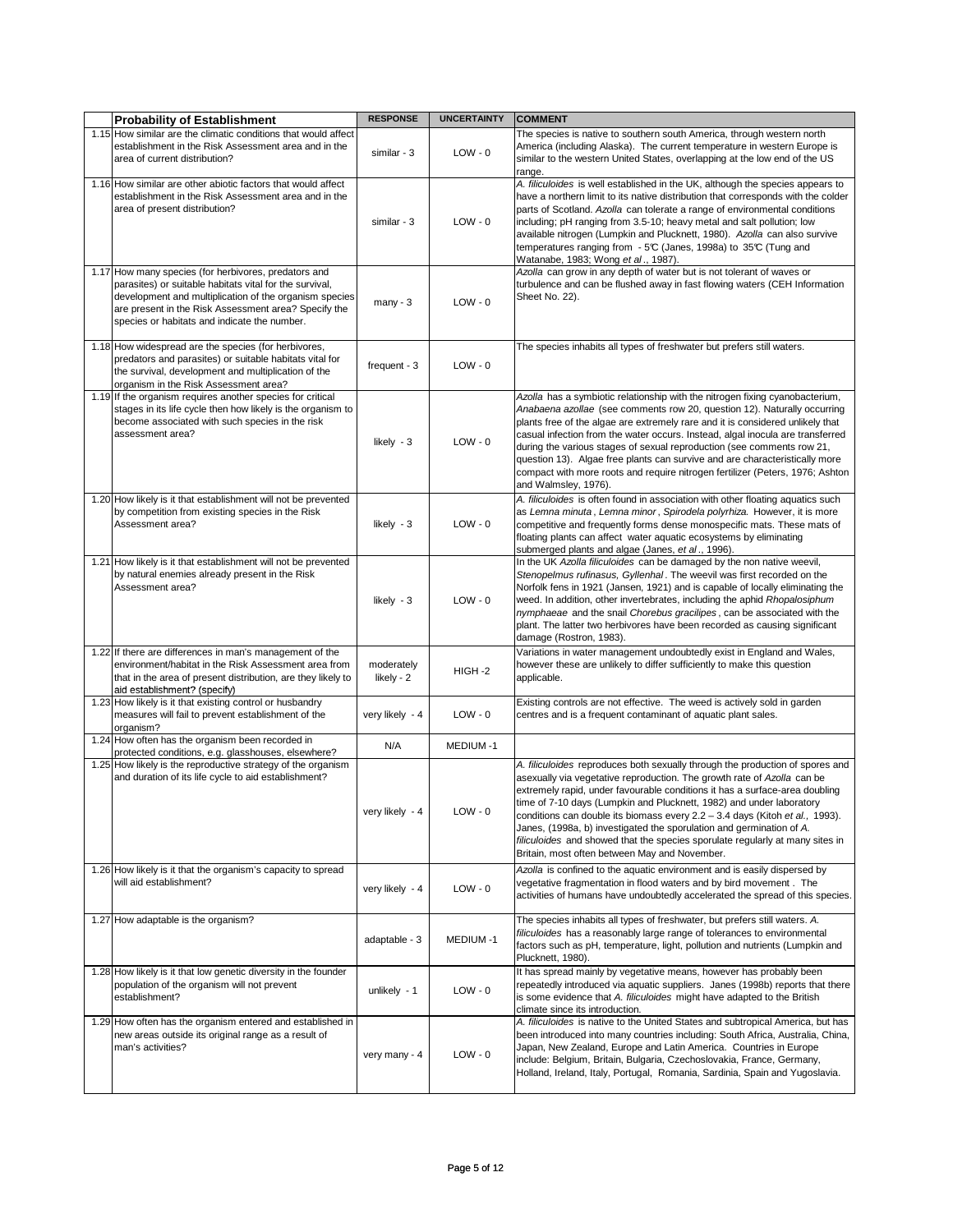| 1.30 How likely is it that the organism could survive<br>eradication campaigns in the Risk Assessment area?                                                                                                                                                                                           | very likely - 4 | $LOW - 0$ | Almost impossible to eradicate, the plant is too widespread and can over<br>season as tiny vegetative fragments or as megasporocarps at the bottom of<br>the water bodies. |
|-------------------------------------------------------------------------------------------------------------------------------------------------------------------------------------------------------------------------------------------------------------------------------------------------------|-----------------|-----------|----------------------------------------------------------------------------------------------------------------------------------------------------------------------------|
| 1.31 Even if permanent establishment of the organism is<br>unlikely, how likely is it that transient populations will be<br>maintained in the Risk Assessment area through<br>natural migration or entry through man's activities<br>(including intentional release into the outdoor<br>environment)? | likely $-3$     | MEDIUM -1 | The species is already well established in the UK.                                                                                                                         |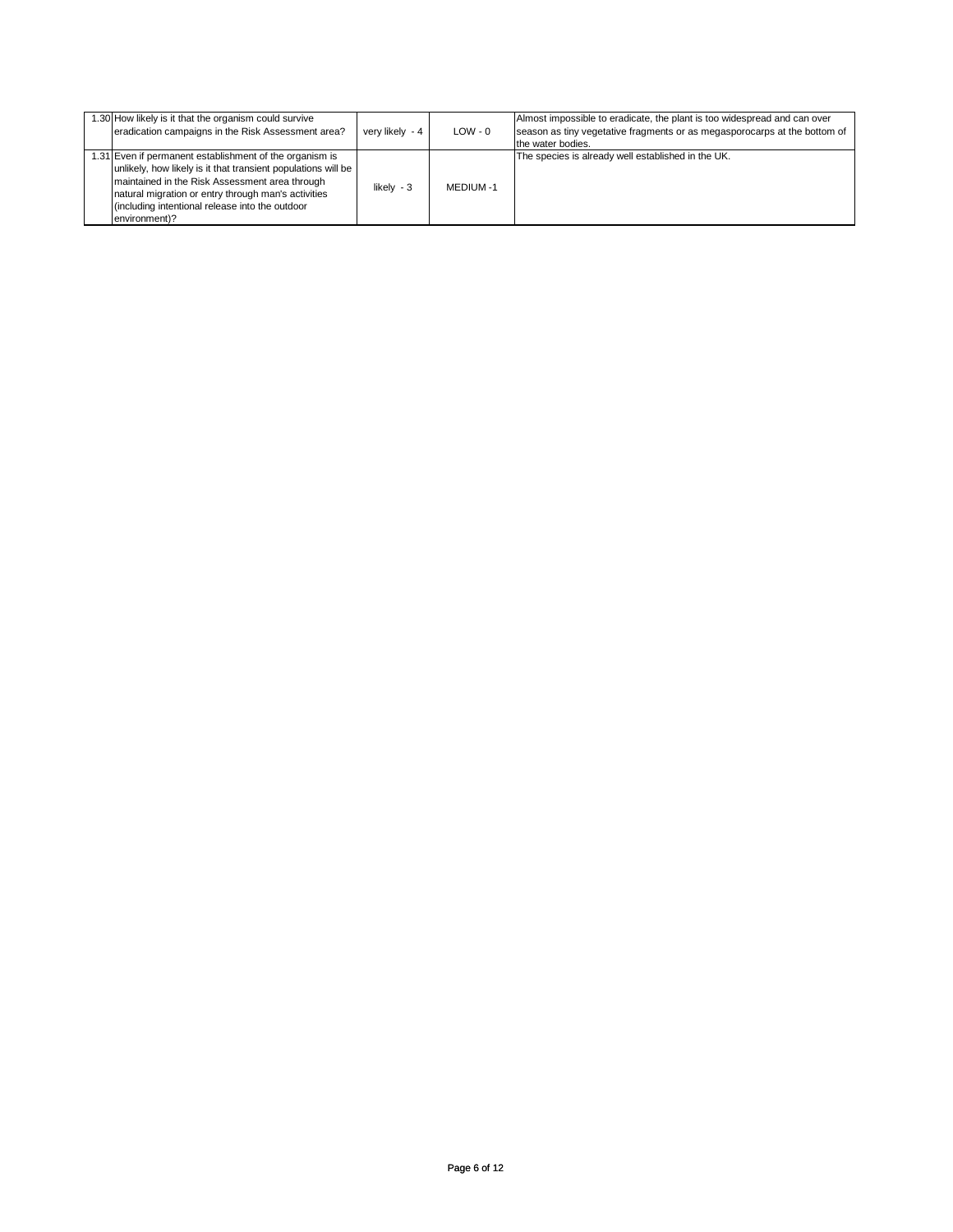| <b>Spread</b>                                                                                                                         | <b>RESPONSE</b>  | <b>UNCERTAINTY</b> | <b>COMMENT</b>                                                                                                                                                                                                                                                                                                                                                                                                                                                                                                                                                                                                                                                                                                                                                                                                                                                                                                                       |
|---------------------------------------------------------------------------------------------------------------------------------------|------------------|--------------------|--------------------------------------------------------------------------------------------------------------------------------------------------------------------------------------------------------------------------------------------------------------------------------------------------------------------------------------------------------------------------------------------------------------------------------------------------------------------------------------------------------------------------------------------------------------------------------------------------------------------------------------------------------------------------------------------------------------------------------------------------------------------------------------------------------------------------------------------------------------------------------------------------------------------------------------|
| 2.1 How rapidly is the organism liable to spread in the Risk<br>Assessment area by natural means?                                     | intermediate - 2 | $LOW - 0$          | Can spread along river systems in flood water and via the movement of<br>waterfowl (Moore, 1969). The species has spread substantially since the<br>1962 'Atlas of the British and Irish Flora'.                                                                                                                                                                                                                                                                                                                                                                                                                                                                                                                                                                                                                                                                                                                                     |
| 2.2 How rapidly is the organism liable to spread in the Risk<br>Assessment area by human assistance?                                  | rapid - 3        | $LOW - 0$          | The plant is on sale in garden centres and is frequently a contaminant of<br>aquatic plants for sale.                                                                                                                                                                                                                                                                                                                                                                                                                                                                                                                                                                                                                                                                                                                                                                                                                                |
| 2.3 How difficult would it be to contain the organism within<br>the Risk Assessment area?                                             | difficult - 3    | $LOW - 0$          | The plant is able to regenerate from small vegetative fragments that are<br>easily transported by birds and humans moving between water bodies.<br>Therefore the species is likely to spread outside the RA area.                                                                                                                                                                                                                                                                                                                                                                                                                                                                                                                                                                                                                                                                                                                    |
| 2.4 Based on the answers to questions on the potential for<br>establishment and spread define the area endangered<br>by the organism. |                  | $LOW - 0$          | Virtually all low lying areas of the southern half of the Great Britain where<br>static or slow moving water is found are at risk (see comments row 18,<br>question 10). The present distribution appears to be limited by the availability<br>of suitable waterbodies located at relatively low lying altitudes (< 450m). This<br>distribution is possibly due to the plants response to low temperatures. Janes<br>(1998a) established that the plant was able to survive sub-zero temperatures<br>but died after 18 hours exposure to -4 degrees centigrade. The range of the<br>weed could be expected to expand if climate change were to influence the<br>temperatures in the UK, potentially making more sites available for<br>colonisation. The plant has been expanding its geographic range over the<br>past 70 years (see row 44 Question 1.11) and was given a rate of change<br>value of +2.76 (Preston et al., 2002). |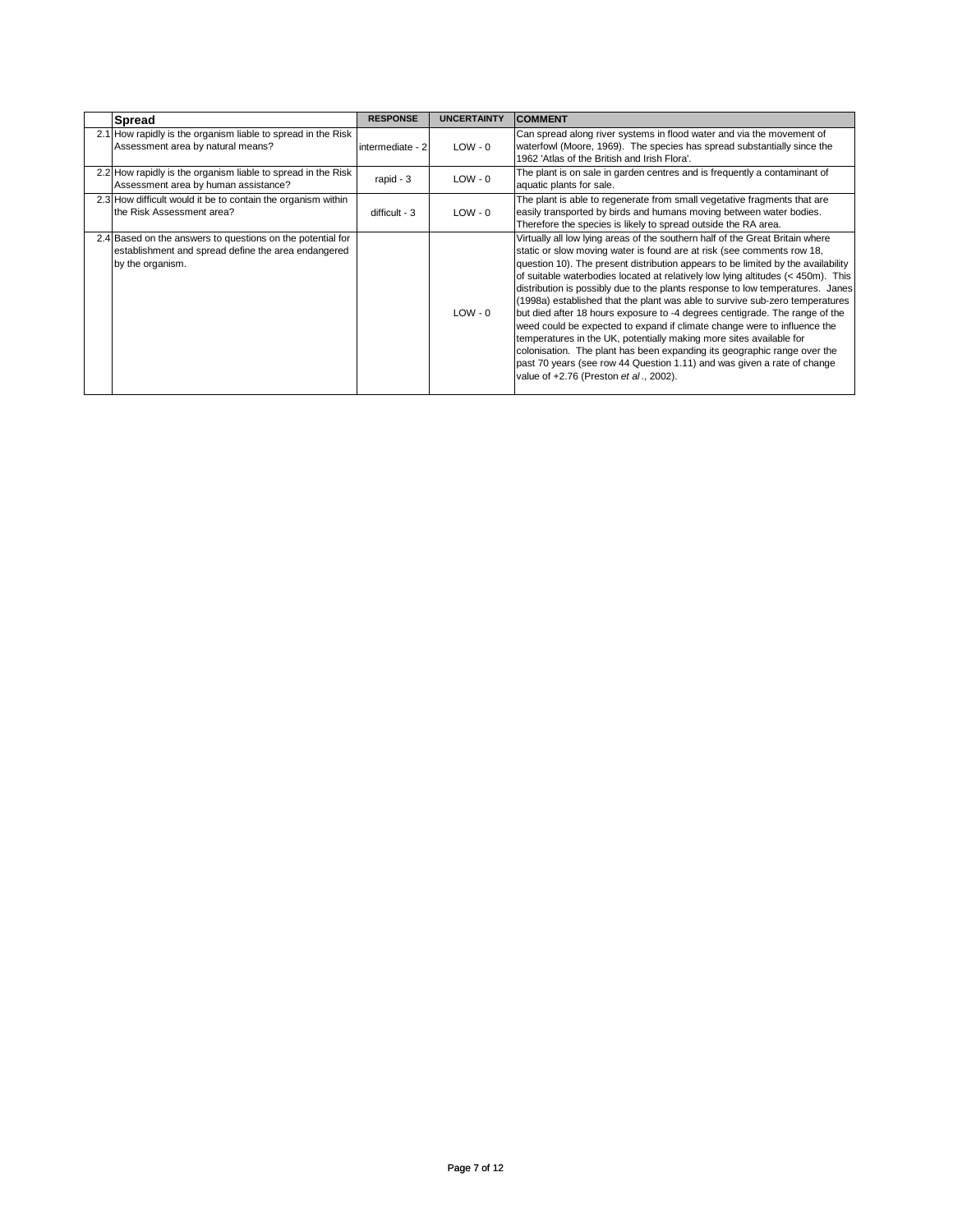| <b>Impacts</b>                                                                                                                                                                                                                                                                                                                                                                                              | <b>RESPONSE</b>                | <b>UNCERTAINTY</b> | <b>COMMENT</b>                                                                                                                                                                                                                                                                                                                                                                                                                                                                                                                                                                                                                                                                                                                                                                                                                                                                                                                                                                                                                                                                             |
|-------------------------------------------------------------------------------------------------------------------------------------------------------------------------------------------------------------------------------------------------------------------------------------------------------------------------------------------------------------------------------------------------------------|--------------------------------|--------------------|--------------------------------------------------------------------------------------------------------------------------------------------------------------------------------------------------------------------------------------------------------------------------------------------------------------------------------------------------------------------------------------------------------------------------------------------------------------------------------------------------------------------------------------------------------------------------------------------------------------------------------------------------------------------------------------------------------------------------------------------------------------------------------------------------------------------------------------------------------------------------------------------------------------------------------------------------------------------------------------------------------------------------------------------------------------------------------------------|
| 2.5 How important is economic loss caused by the<br>organism within its existing geographic range?                                                                                                                                                                                                                                                                                                          | moderate - 2                   | HIGH-2             | Limited quantitative data from outside the UK. McConnachie et al. (2003)<br>conducted a survey in South Africa to gauge the problems and costs<br>associated with Azolla infestations. Losses of US\$589 per hectare per year<br>were reported in the following areas: agricultural (71%), recreational (24%),<br>and municipal (5%). Among those most seriously affected were farmers who<br>reported costs due to drowning of stock, replacing water pumps, setting up<br>of alternative water supplies, and the loss of recreational activities. Other<br>miscellaneous costs reported were loss of property sales in housing estates<br>bordering infested water bodies, labour costs to clean pump filters, loss of<br>farming productivity and decline in recreational fishing.                                                                                                                                                                                                                                                                                                      |
| 2.6 Considering the ecological conditions in the Risk<br>Assessment area, how serious is the direct negative<br>economic effect of the organism, e.g. on crop yield<br>and/or quality, livestock health and production, likely to<br>be? (describe) in the Risk Assessment area, how<br>serious is the direct negative economic effect of the<br>organism, e.g. on crop yield and/or quality, likely to be? | moderate - 2                   | <b>MEDIUM-1</b>    | Azolla has been implicated in livestock drowning, blocking of water pumps<br>and interference with recreational use of ponds, lakes and canals. The weed<br>can also spoil the aesthetics of ponds, lakes and water features. No data are<br>available for the UK regarding the economic impacts of the weed. The<br>breadth of the impact means that they are difficult to estimate, but is probably<br>responsible for moderate to low negative economic damage.                                                                                                                                                                                                                                                                                                                                                                                                                                                                                                                                                                                                                         |
| 2.7 How great a loss in producer profits is the organism<br>likely to cause due to changes in production costs,<br>yields, etc., in the Risk Assessment area?                                                                                                                                                                                                                                               | moderate - 2                   | HIGH-2             | No information.                                                                                                                                                                                                                                                                                                                                                                                                                                                                                                                                                                                                                                                                                                                                                                                                                                                                                                                                                                                                                                                                            |
| 2.8 How great a reduction in consumer demand is the<br>organism likely to cause in the Risk Assessment area?                                                                                                                                                                                                                                                                                                | $minor - 1$                    | HIGH-2             | A reduction in angling and recreational use is expected at sites where this<br>nuisance species occurs.                                                                                                                                                                                                                                                                                                                                                                                                                                                                                                                                                                                                                                                                                                                                                                                                                                                                                                                                                                                    |
| 2.9 How likely is the presence of the organism in the Risk<br>Assessment area to cause losses in export markets?                                                                                                                                                                                                                                                                                            | very unlikely -<br>$\Omega$    | HIGH-2             | No information available, however it is doubtful that there is a big export<br>market for UK grown aquatic species.                                                                                                                                                                                                                                                                                                                                                                                                                                                                                                                                                                                                                                                                                                                                                                                                                                                                                                                                                                        |
| 2.10 How important would other economic costs resulting<br>from introduction be? (specify)                                                                                                                                                                                                                                                                                                                  | minor - 1                      | HIGH-2             | No information.                                                                                                                                                                                                                                                                                                                                                                                                                                                                                                                                                                                                                                                                                                                                                                                                                                                                                                                                                                                                                                                                            |
| 2.11 How important is environmental harm caused by the<br>organism within its existing geographic range?                                                                                                                                                                                                                                                                                                    | major - 3                      | $LOW - 0$          | A. filiculoides frequently builds up into thick layers or mats that completely<br>cover the surface of ponds lakes and canals. In South Africa, mats can<br>reach depths of 5-20cm on dams and cover areas of up to 10 ha<br>(McConnachie et al., 2004). In Zimbabwe the weed has had a deleterious<br>effect on the biodiversity of the aquatic ecosystem, resulting in a significant<br>reduction in the number of invertebrate families recorded beneath the mat<br>(Gratwicke and Marshal, 2001). Changes in the physiochemistry of the water<br>beneath mats, including a reduction in dissolved oxygen, increase in carbon<br>dioxide and a reduction in pH have been linked to the decrease in<br>invertebrate diversity.                                                                                                                                                                                                                                                                                                                                                           |
| 2.12 How important is environmental harm likely to be in the<br>Risk Assessment area?                                                                                                                                                                                                                                                                                                                       | major - 3                      | $LOW - 0$          | The environmental harm caused by A. filiculoides in the UK is likely to be<br>similar to that experienced in other countries where the plant has been<br>introduced (see comments row 75, question 2.11). The plant is already<br>widespread on slow moving and static water bodies throughout much of the<br>southern half of Britain. Because of the plants rapid vegetative growth, during<br>the summer months it is frequently found forming dense floating mats of<br>vegetation. These mats out compete other floating aquatics and cover the<br>entire surface of the water body up to a depth of several cms (Reeder pers.<br>obs.). In a UK study, floating mats of Azolla filiculoides were found to have a<br>negative impact on the aquatic ecosystem, reducing the amount of light<br>entering the water and reducing the growth of submerged macrophytes<br>(Janes et al., 1996). Changes in the physiochemistry of the water beneath<br>mats, in particular a reduction in dissolved oxygen, were also reported and<br>have been linked with UK fish kills (Janes, 1998a). |
| 2.13 How important is social and other harm caused by the<br>organism within its existing geographic range?                                                                                                                                                                                                                                                                                                 | major - $3$                    | MEDIUM-1           | In South Africa, thick mats of A. filiculoides are reported to have an negative<br>impact on the quality of drinking water, such as bad odour, colour and<br>turbidity. Azolla mats have also been associated with an increase in water<br>borne, water-based and water-related diseases, increased siltation of rivers<br>and dams, reduced water surface for recreation (fishing, swimming and water-<br>skiing) and water transport, clogging of irrigation pumps, drowning of<br>livestock and reduced water flow in irrigation canals (Hill and Cillers, 1999).                                                                                                                                                                                                                                                                                                                                                                                                                                                                                                                       |
| 2.14 How important is the social harm likely to be in the Risk<br>Assessment area?                                                                                                                                                                                                                                                                                                                          | moderate - 2                   | MEDIUM-1           | Many of the problems reported above (see comments row 77, question 2.13)<br>are the same. In the UK the effects on the quality of drinking water are<br>probably negligible, as are possible effects on water borne diseases. Dense<br>infestations, are a danger to livestock, children and pets who may attempt to<br>walk onto surface without appreciating that there is deep water underneath.                                                                                                                                                                                                                                                                                                                                                                                                                                                                                                                                                                                                                                                                                        |
| 2.15 How likely is it that genetic traits can be carried to<br>native species, modifying their genetic nature and<br>making their economic, environmental or social effects<br>more serious?                                                                                                                                                                                                                | very unlikely -<br>$\mathbf 0$ | $LOW - 0$          | Azolla filiculoides is known to hybridize with other Azolla spp. Van Cat et. al.<br>(1989). A. filiculoides is probably the only species of Azolla present in the<br>UK, therefore hybridization is extremely unlikely. Janes (1998b) reports,<br>there is some evidence that A. filiculoides might have adapted to the British<br>climate since its introduction.                                                                                                                                                                                                                                                                                                                                                                                                                                                                                                                                                                                                                                                                                                                         |
| 2.16 How probable is it that natural enemies, already<br>present in the Risk Assessment area, will have no<br>affect on populations of the organism if introduced?                                                                                                                                                                                                                                          | unlikely $-1$                  | $LOW - 0$          | The introduced weevil Stenopelmus rufinasus can be extremely damaging to<br>Azolla populations in the UK (Reeder, unpublished). Other natural enemies<br>include the waterlily aphid Rhopalosiphum nymphaeae and the snail<br>Chorebus gracilipes. However, none of these herbivores have been recorded<br>causing significant damage (Rostron, 1983).                                                                                                                                                                                                                                                                                                                                                                                                                                                                                                                                                                                                                                                                                                                                     |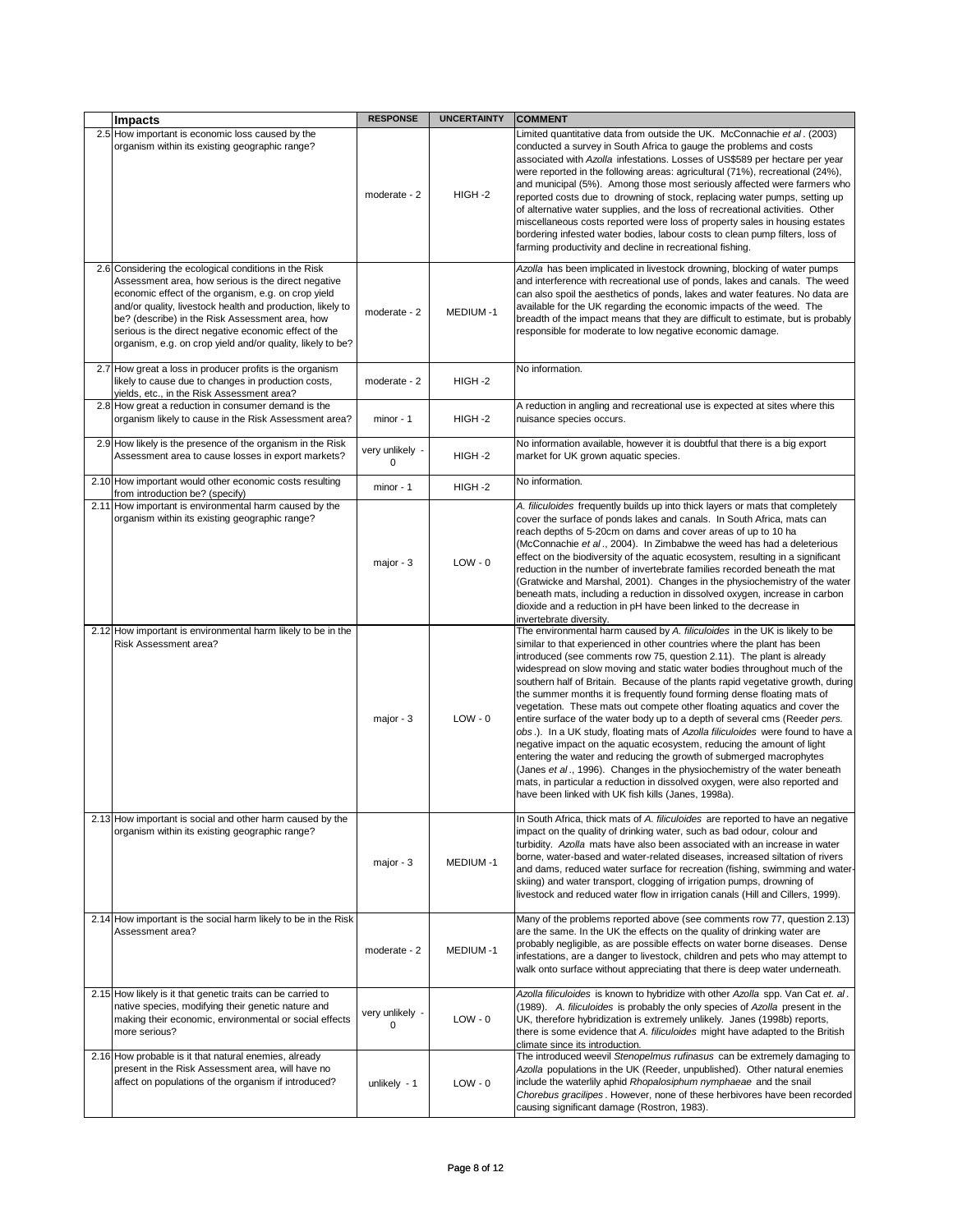| 2.17 How easily can the organism be controlled? | with some<br>difficulty - 2 | <b>MEDIUM-1</b> | Chemical control options for A. filiculoides are limited due to the small<br>number of herbicides permitted for use in water. Floating mats can be<br>sprayed with aquatic formulations of glyphosate that will kill all emergent and<br>floating weeds onto which the spray is directed. Repeat applications are<br>usually necessary, especially if the mat is thick. Due to a surface-area<br>doubling time of 7-10 days, mechanical control is impractical on all but very<br>small infestations. Successful control of Azolla using the frond-feeding<br>weevil Stenopelmus rufinasus occurred in South Africa (Hill and Cilliers,<br>1999, McConnachie et al., 2003, 2004). The weevil is also effective in the<br>UK (Reeder, unpublished data). |
|-------------------------------------------------|-----------------------------|-----------------|---------------------------------------------------------------------------------------------------------------------------------------------------------------------------------------------------------------------------------------------------------------------------------------------------------------------------------------------------------------------------------------------------------------------------------------------------------------------------------------------------------------------------------------------------------------------------------------------------------------------------------------------------------------------------------------------------------------------------------------------------------|
|-------------------------------------------------|-----------------------------|-----------------|---------------------------------------------------------------------------------------------------------------------------------------------------------------------------------------------------------------------------------------------------------------------------------------------------------------------------------------------------------------------------------------------------------------------------------------------------------------------------------------------------------------------------------------------------------------------------------------------------------------------------------------------------------------------------------------------------------------------------------------------------------|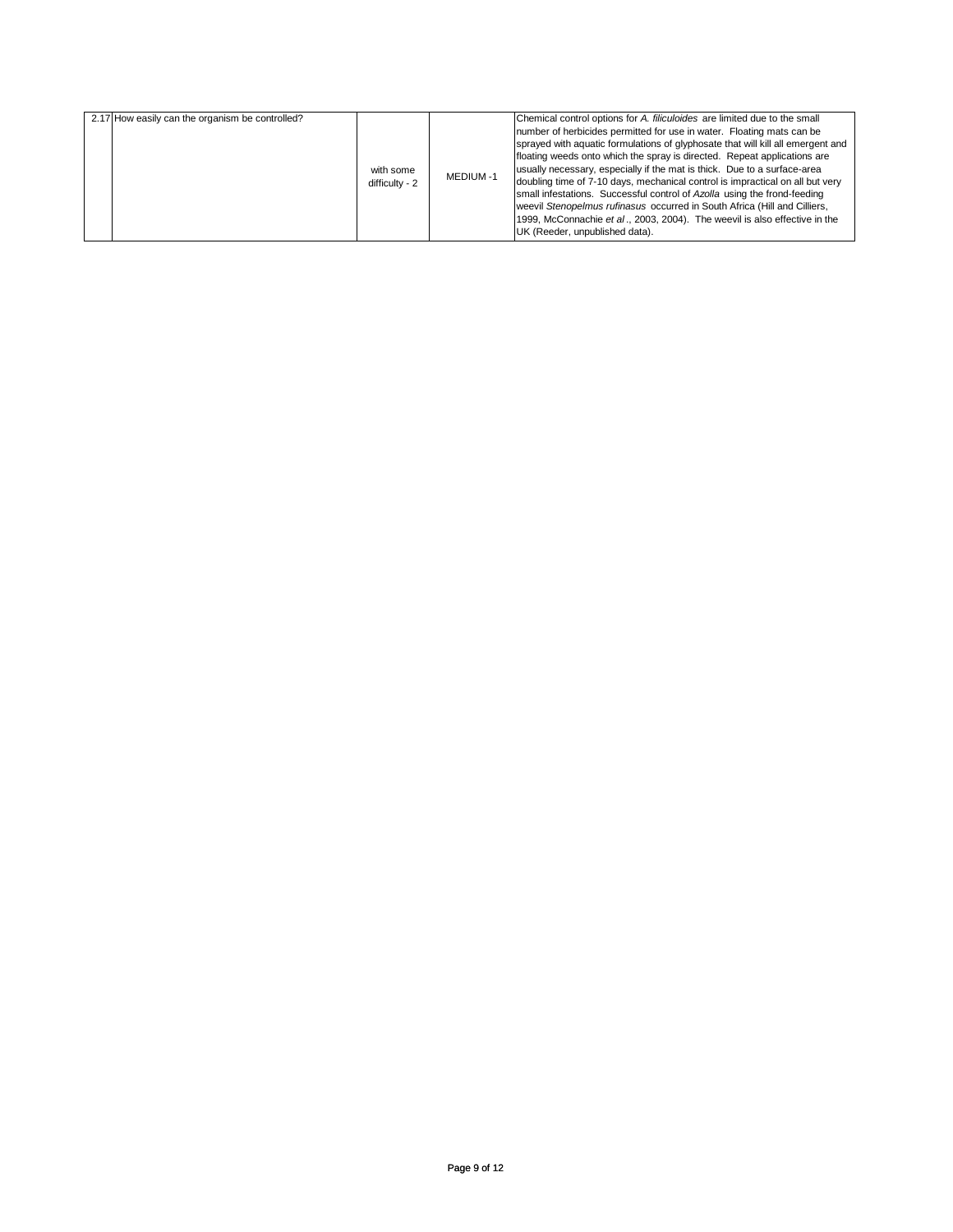| 2.18 How likely are control measures to disrupt existing<br>biological or integrated systems for control of other<br>organisms?   | unlikely $-1$                                                              | <b>MEDIUM-1</b> | The use of the broad spectrum herbicide glyphosate could potentially interfere<br>with other biological systems if potential food plants were killed by the<br>chemical.                                                                                                                                                                                                                                                                                                                                                                                                                                                                                                                                                                                                                                                                                                                                                                                                                                                                                                                                                                                                                                                                                                                                                                                                                                                                                                                                                                                                                                            |
|-----------------------------------------------------------------------------------------------------------------------------------|----------------------------------------------------------------------------|-----------------|---------------------------------------------------------------------------------------------------------------------------------------------------------------------------------------------------------------------------------------------------------------------------------------------------------------------------------------------------------------------------------------------------------------------------------------------------------------------------------------------------------------------------------------------------------------------------------------------------------------------------------------------------------------------------------------------------------------------------------------------------------------------------------------------------------------------------------------------------------------------------------------------------------------------------------------------------------------------------------------------------------------------------------------------------------------------------------------------------------------------------------------------------------------------------------------------------------------------------------------------------------------------------------------------------------------------------------------------------------------------------------------------------------------------------------------------------------------------------------------------------------------------------------------------------------------------------------------------------------------------|
| 2.19 How likely is the organism to act as food, a host, a<br>symbiont or a vector for other damaging organisms?                   | moderately<br>likely - 2                                                   | MEDIUM-1        | Azolla filiculoides can act as a host for the waterlily aphid Rhopalosiphum<br>nymphaeae. This aphid is extremely destructive in aquatic gardens and<br>nurseries and is known to transmit at least five plant viruses including abaca<br>mosaic, cabbage black ringspot, cauliflower mosaic, cucumber mosaic and<br>onion yellow dwarf viruses. The aphid does have a relatively broad host<br>range and does not rely on Azolla as a host.                                                                                                                                                                                                                                                                                                                                                                                                                                                                                                                                                                                                                                                                                                                                                                                                                                                                                                                                                                                                                                                                                                                                                                        |
| 2.20 Highlight those parts of the endangered area where<br>economic, environmental and social impacts are most<br>likely to occur | Still waters and<br>lower (i.e.<br>lentic) sections<br>of water<br>courses | $LOW - 0$       | Virtually all low lying areas of the southern half of the Great Britain where<br>static or slow moving water is found are at risk from infestation by this weed<br>(see row 67 question 2.4). Economic losses are difficult to estimate in the<br>UK, but A. filiculoides can impact significantly on fisheries, in terms of<br>reduced surface area for fishing, control costs and loses due to fish kills.<br>Economic costs of control will also be incurred wherever the weed is<br>considered to be causing a nuisance. The environmental impacts of Azolla<br>infestation (see comments row 78, question 2.14) are likely to be similar,<br>wherever Azolla occurs, because of its tendency to form dense floating mats<br>of vegetation. However, these impacts might be expected to be felt most<br>acutely in areas with unique or diverse communities, such as Sites of Special<br>Scientific Interest (SSSI) and conservation areas. The social impacts are felt<br>in both urban and rural environments. In urban situations dense infestations<br>are not only aesthetically unpleasing, but pose a danger to children and pets<br>who may mistake the surface for land. In rural environments problems arise<br>due to drowning of livestock, siltation of rivers, replacing of water pumps and<br>the loss of water-based recreational activities. The geographic coverage of<br>the weed could potentially expand if climate change were to influence the UK<br>temperatures (see row 67, question 2.4) potentially making more sites in the<br>northern halve of the UK suitable for colonisation. |
| <b>Summarise Entry</b>                                                                                                            | very likely - 4                                                            | $LOW - 0$       | The species is already well established in the UK. There are five pathways of<br>possible introduction, listed below in order of importance.<br>1) Intentional transfer and introduction by humans (e.g. plants for sale e.g. at<br>garden centres and internet);<br>2) Unintentional transfer and introduction by humans (e.g. angling gear,<br>discharge by aquarium keepers, contaminant of plant sales);<br>3) Natural dissemination along rivers and through movement of soil and<br>water. Also spread on feet and feathers of birds;<br>4) Vegetative fragments on hulls of boats;<br>5) Ballast water (fresh water only).                                                                                                                                                                                                                                                                                                                                                                                                                                                                                                                                                                                                                                                                                                                                                                                                                                                                                                                                                                                   |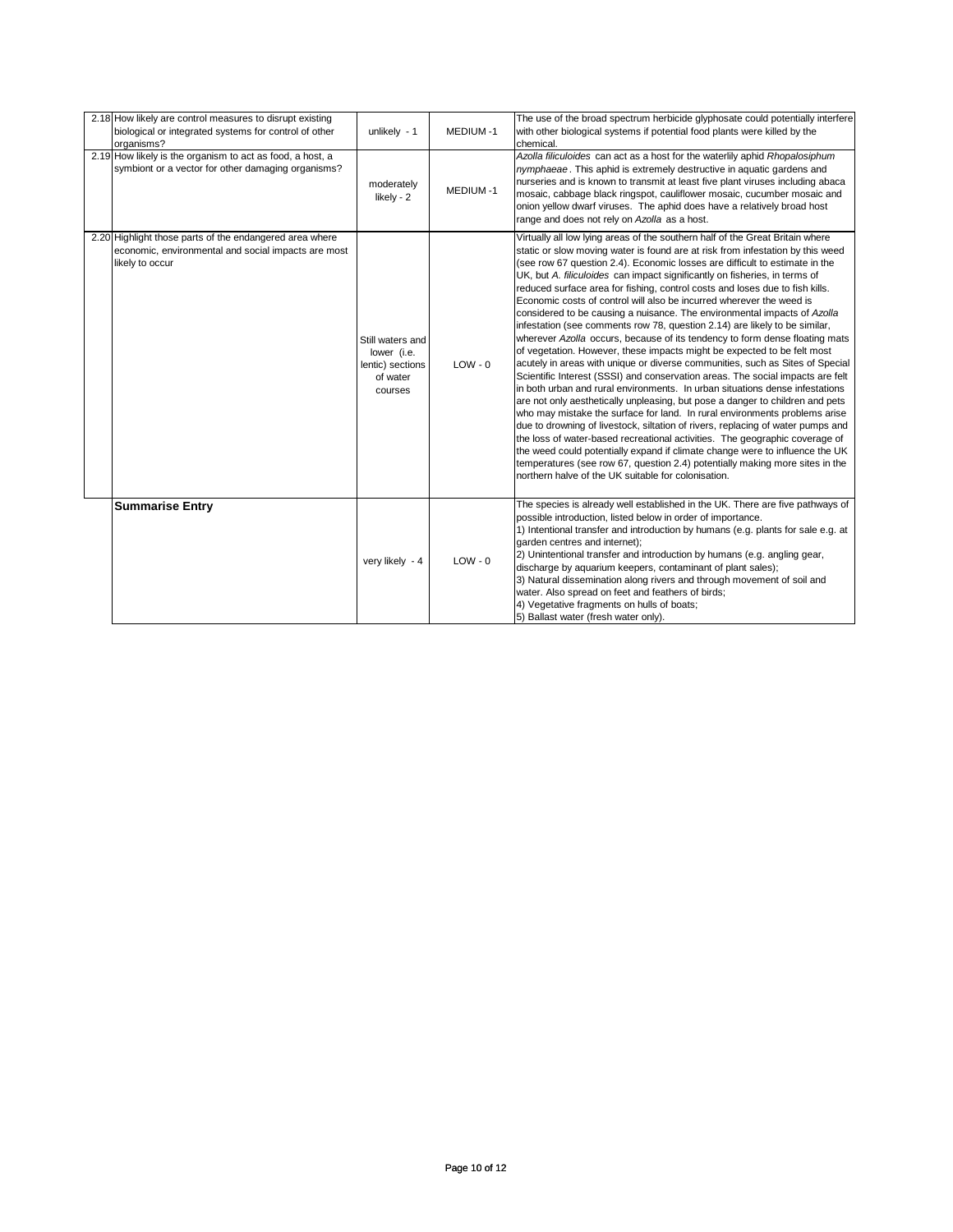| <b>Summarise Establishment</b>                                                                                                                           | very likely - 4                   | $LOW - 0$       | The species is well adapted to slow and static water bodies in the UK, but<br>does not tolerate turbulence or fast flowing water. Azolla can tolerate a<br>broad range of environmental conditions; including extremes of pH,<br>temperature, heavy metal and salt pollution and areas with low available<br>nitrogen.                                                                                                                                                                                                                                                                                                                                                                                                                                                                                                                                                                                                                                                                                                                                                                                                                                                                                                                                                                                                                                       |
|----------------------------------------------------------------------------------------------------------------------------------------------------------|-----------------------------------|-----------------|--------------------------------------------------------------------------------------------------------------------------------------------------------------------------------------------------------------------------------------------------------------------------------------------------------------------------------------------------------------------------------------------------------------------------------------------------------------------------------------------------------------------------------------------------------------------------------------------------------------------------------------------------------------------------------------------------------------------------------------------------------------------------------------------------------------------------------------------------------------------------------------------------------------------------------------------------------------------------------------------------------------------------------------------------------------------------------------------------------------------------------------------------------------------------------------------------------------------------------------------------------------------------------------------------------------------------------------------------------------|
| <b>Summarise Spread</b>                                                                                                                                  | rapid - 3                         | $LOW - 0$       | The plant is spread in flood waters and by the movement of birds animals and<br>man. Azolla filiculoides has been found in 669 (23%) of the 2823 10x10 km<br>grid squares that make up Great Britain and 10 (0.7%) of the 1380 10x10 km<br>grid squares that make up Northern Ireland. The 'New Atlas of the British<br>and Irish Flora', published in 2002, includes an updated list of invasive aquatic<br>weeds in which A. filiculoides is ranked number 25 with a rate of change of<br>$+2.76.$                                                                                                                                                                                                                                                                                                                                                                                                                                                                                                                                                                                                                                                                                                                                                                                                                                                         |
| <b>Summarise Impacts</b>                                                                                                                                 | major $-3$                        | <b>MEDIUM-1</b> | The plant has a high impact on biodiversity reducing populations of<br>submerged macrophytes and invertebrates beneath the mats. Mats also<br>reduce the amount of dissolved oxygen and can lead to fish kills under<br>favourable conditions. Dense infestations, which completely cover the water<br>surface, are a danger to children, pets and livestock who may mistake water<br>for land. The dense cover of floating weeds also reduces the light level<br>beneath the surface so that submerged weeds and algae die off causing<br>serious deoxygenation problems. Free-floating weeds can be drawn into<br>water intakes, blocking pumps and filters, and can mat together forming<br>floating rafts, which cause flow problems and obstructions to weirs, locks and<br>other structures.                                                                                                                                                                                                                                                                                                                                                                                                                                                                                                                                                           |
| For pathway/policy risk assessment Assess the<br>potential for establishment and<br>economic/environmental/social impacts of another<br>organism or stop |                                   |                 |                                                                                                                                                                                                                                                                                                                                                                                                                                                                                                                                                                                                                                                                                                                                                                                                                                                                                                                                                                                                                                                                                                                                                                                                                                                                                                                                                              |
| Conclusion of the risk assessment                                                                                                                        | HIGH-2                            | MEDIUM-1        | The species presents high risk in the southern half of England, and to static<br>and slow moving water bodies in low lying areas of Northern Ireland. If the<br>climate of the UK were to warm then perhaps the vulnerable area may extend<br>some way further north and extend into higher altitude areas.                                                                                                                                                                                                                                                                                                                                                                                                                                                                                                                                                                                                                                                                                                                                                                                                                                                                                                                                                                                                                                                  |
| <b>Conclusions on Uncertainty</b>                                                                                                                        |                                   | MEDIUM-1        |                                                                                                                                                                                                                                                                                                                                                                                                                                                                                                                                                                                                                                                                                                                                                                                                                                                                                                                                                                                                                                                                                                                                                                                                                                                                                                                                                              |
| Should risk management options be considered?                                                                                                            | YES (Go to<br>Risk<br>Management) |                 | The weevil Stenopelmus rufinasus is a small semi aquatic weevil that feeds<br>exclusively on the genus Azolla. The weevil is indigenous in the Southern and<br>Western United states, but was accidently introduced into the UK in the<br>1900s with imported Azolla. The weevil is considered ordinarily resident in the<br>UK and populations of the weevil have been reported from numerous<br>locations in the south of England (Reeder, unpublished) and from Ireland<br>(Baars, 2008). The weevil was the subject of a classical biological control<br>programme in South Africa where after extensive host-range testing it was<br>released (Hill, 1998; McConnachie, et al., 2004). In South Africa the weevil<br>has proved to be extremely effective in managing the weed with 81% of the<br>112 sites completely cleared of Azolla by the weevils (203.5ha). The weevil<br>has also proved to be damaging to populations of Azolla filiculoides in the UK<br>(Reeder, unpublished). The weevil is supplied on a commercial basis by CABI<br>who supply weevils on request by post (Azollacontrol). The weevils are<br>released into the infested water bodies where they multiply until population<br>levels reach numbers at which control is exerted. Complete control is<br>normally achieved within the growing season (Reeder, unpublished). |